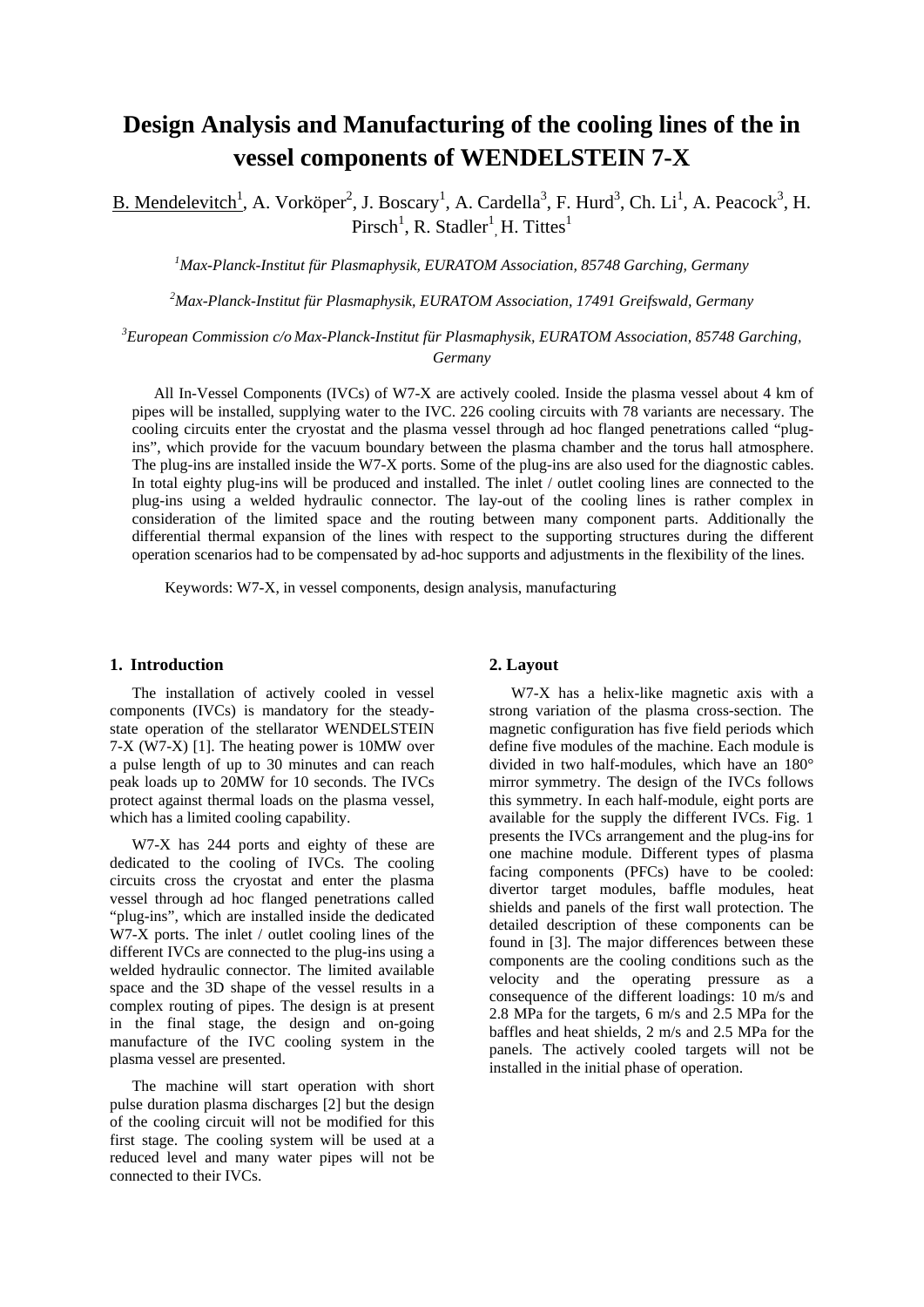

Fig.1 Location of Plug-ins and arrangement of IVCs. The plasma vessel is not shown.

| Plug-in<br>name | Targets | <b>Baffles</b> | Heat<br>shields | Panels |
|-----------------|---------|----------------|-----------------|--------|
| AFA             | 0       | 4              | 1               | 2      |
| AFB             | 4       | $\overline{c}$ | 2               | 2      |
| AFC             | 4       | 0              | 2               | 0      |
| <b>AFD</b>      | 4       | 2              | 0               | 0      |
| <b>AFE</b>      | 4       | $\overline{c}$ | $\overline{c}$  |        |
| AFF             | 2.      | $\overline{c}$ | 3               | 0      |
| AFG             | 4       | $\overline{c}$ | 1               | 1      |
| AER             | 0       | $\Omega$       | 5               | 4      |
| Sum             | 22      | 14             | 16              | 10     |

Table 1: number of PFCs cooling circuits (inlet & outlet) per plug-in for a half-module as a function of the PFC.

In addition, the ten control coils are actively cooled by a special plug-in which includes the electrical supply. The diameter of the ports is 200mm, except AFC and AFD which are ovals. The inner diameter of the cooling tubes in the plug-in varies from 10 to 34mm. Fig.2 is an example of the arrangement of the cooling circuit in a plug-in (AER). The maximum number of cooling pipes is nine and space is very restricted.



Fig.2 Arrangement of cooling circuit in AER plug-in.

Altogether 226 cooling circuits have to be installed. The geometrical symmetry of the machine is disrupted by the asymmetric locations of diagnostics and heating systems. The design of a cooling circuit is hence specific for each half-

module of the machine. Consequently, the number of variants is increased up to 78 rather than 21 (without target cooling circuits) for a fully symmetric machine.

# **3. Design**

Every cooling loop within the vacuum section of the experiment consists of the plug-in in the port and the cooling circuits to the component (inlet and outlet) in the plasma vessel. PFCs are mainly supplied in parallel to reduce the total pressure drop. At the flanges of the plug-in, the maximum pressure drop is 1 MPa and 1.4 MPa, for the baffles, heat shields, panels and for the targets, respectively. The maximum allowed temperature increase between inlet and outlet is 50K. The cooling system has been designed to allow the different modes of operation of the machine [4]. Fig. 3 illustrates the design of the cooling circuit in the case of the panels of the first wall. Panels are transparent to show the underlying circuit.



Fig.3 Cooling circuits connected to the supply Plugin

In each cooling circuit, manifolds distribute the cooling water to the individual components via supply branches. To minimize pressure drop the branches are connected to the manifold with an angle of 60° in the flow direction. A branch is the line between the manifold and the panel. It includes a pipe, a flexible hose and a special flange for the connection to the panel. The circuit has a 3D shape to fit the geometry of the plasma vessel. The inner pipe diameter is 12mm with a wall thickness of 1mm. Flexible hoses allow the flexibility required for connection of the components during installation. Special connection flanges have been developed to compensate small angular installation errors. The cooling circuits have been designed to achieve a balanced flow distribution between components with the required water velocity in the panels. When necessary, orifices are installed.

The cooling circuits are connected by means of welded T-pieces to the plug-ins. This connection required significant design effort due to the lack of space between the plasma vessel and PFCs, the 3D shape of the vessel, the number of various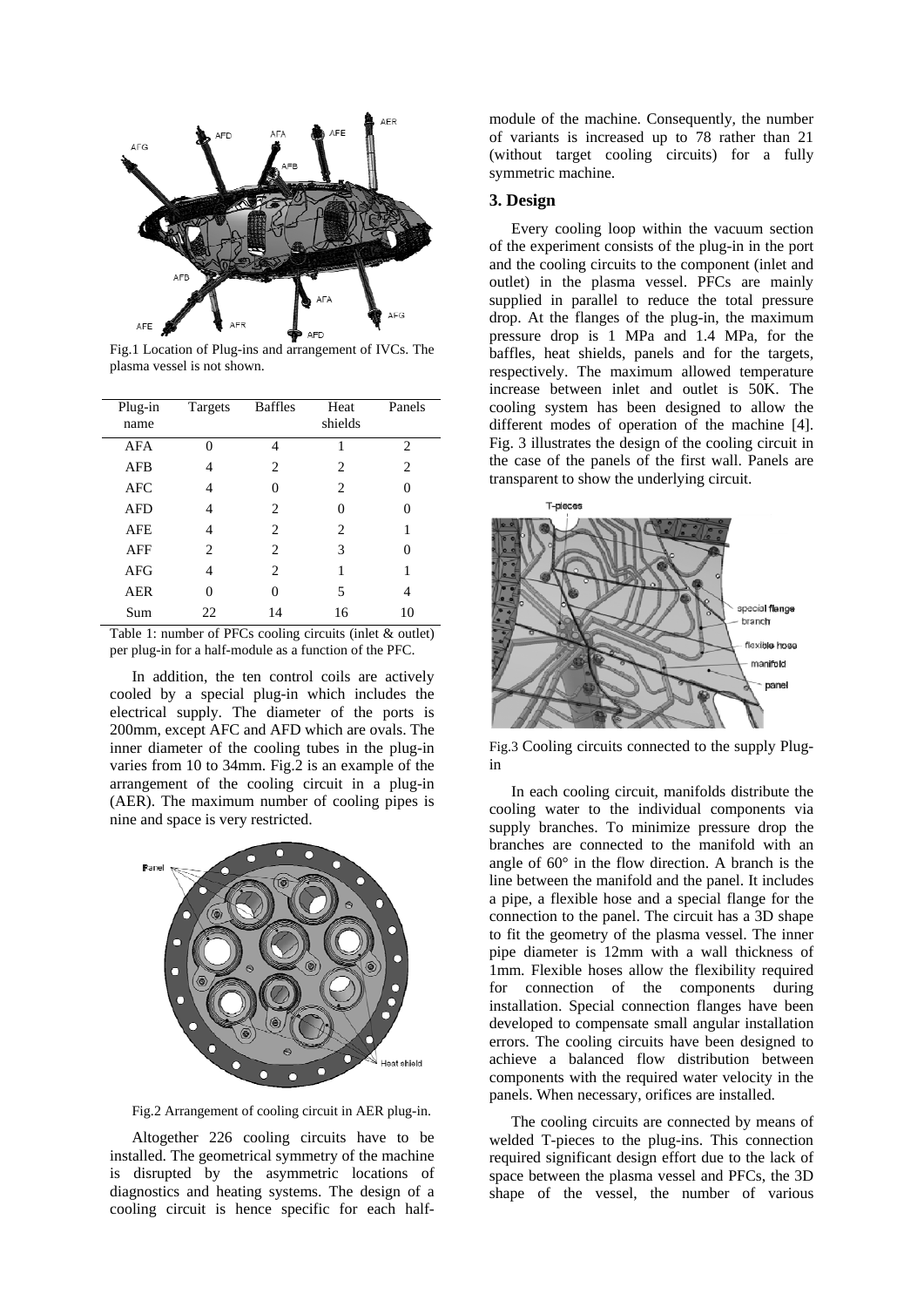diagnostics inside the vessel including the cabling, and the number of pipes per plug-in. In addition, easy installation and removal is required. T-pieces allow the welding from the accessible front side, performed partly by internal orbital welding and partly by TIG welding (Fig.4). This solution simplifies the mounting of the components in the limited available space for installation with general poor accessibility.



Fig.4 T-piece, connecting the Plug-in pipe to the cooling circuit manifold.

For hot liner operation (plasma operation with a first wall at 150°C), thermal expansion of both cooling circuits and plug-ins has to be allowed. Fig.5 shows the selected designs. In the plug-ins the thermal expansion of the long straight pipes is controlled by fixing the plasma vessel end and allowing expansion outwards, copper bushes located at the flanges prevent fretting of the pipe in the flange. The vacuum barrier against atmosphere is achieved by bellows between pipes and flanges. For the manifolds inside the plasma vessel, the same solution with copper bushes was adopted. Long branches are attached with thin clamps, made of 1.5 mm thick steel, allowing sufficient flexibility.



Fig.5 Flexible supports for cooling pipes in Plug-ins (left) and for manifolds (right)

### **4. Manufacturing**

All parts of the cooling circuits are made of stainless steel (1.4441 for 12mm diameter and 1.4435 for other pipe diameters and 1.4429 for other parts) with a low cobalt content of 500 ppm required by W7-X. The cooling circuits are not visible from the plasma side and located between the rear side of the components and the plasma vessel. Access to the cooling circuits after installation will only be possible by dismantling of the IVCs. In addition, the 4 km of pipework is installed in a high vacuum environment. Therefore, high attention was placed on a robust, leak tight solution and the avoidance of any potential for corrosion. Most of the time during no plasma operation, water will flow at a reduced velocity.

The manifolds were procured from the company Dockweiler, Germany. This company developed a special technology to equip manifolds with junctions of different diameters and at different angles, based on "collaring"-technology (Fig.6). This solution allows inside welding of branch stubs to avoid gaps.



Fig.6 Branch stub, welded from inside to the junction on manifold.

For the design of the cooling circuits, the orbital welding solution was specified from the beginning. The assembly of the circuits was designed and carried out by the IPP.



Fig.7 Manufacturing of the cooling circuit.

Due to the complex 3D geometrical shape the cooling circuits are built of bent pipe sections. All pipes are measured by photometry. The achieved accuracy is ±0.75 mm. Assembly of manifolds and